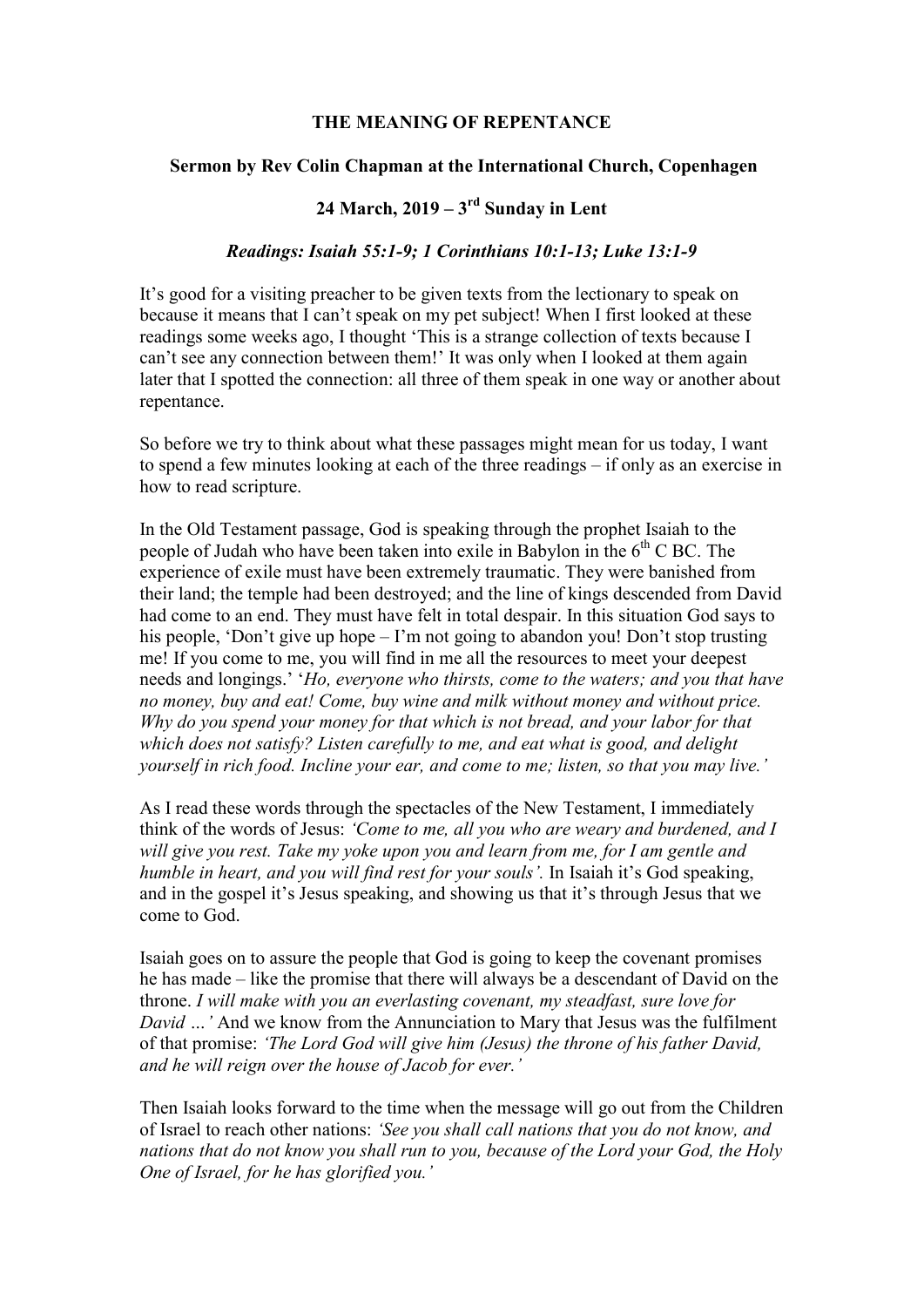You may be interested to know that at that at the conference of the Tvaerkulturelt-Center, the Cross-Cultural Center, which some of us have been attending over this week-end, 30 out of the 100 people who attended were people from Turkey, Iraq, Iran and Afghanistan – some of them new Danes, and many of them asylum seekers. All of them have in recent years become disciples of Jesus.

This promise about the message coming to the whole world in the future is followed by a call to repentance here and now: 'Seek the Lord while he may be found, call upon him while he is near; let the wicked forsake their way, and the unrighteous their thoughts; let them return to the Lord that he may have mercy on them, and to our God, for he will abundantly pardon.'

In the second reading from 1 Corinthians, Paul is writing about the 40 years the Children of Israel were wandering in the wilderness and how they failed one test after another. Perhaps this reading is chosen during Lent because when Jesus spent 40 days in the wilderness, he was, in a sense, being tested in the same way that the Children of Israel had been tested. And since Lent is supposed to be a time of self-examination, it's good to be reminded of Paul's warning that we don't fall into the same sins as the Children of Israel did. 'So if you think you are standing, watch out that you do not fall.' And he follows on with these wonderfully reassuring words about temptation: 'No testing has overtaken you that is not common to everyone. God is faithful, and he will not let you be tested beyond your strength, but with the testing he will also provide the way out so that you may be able to endure it.'

The gospel is quite a difficult reading and contains one of the hardest sayings of Jesus. It begins with a discussion about the problem of suffering and evil, when people ask Jesus about the atrocity of 'the Galileans whose blood Pilate mingled with their sacrifices,' and the accident in which 'eighteen were killed when the tower of Siloam fell on them.' Perhaps the equivalent for us today would be what happened last week in New Zealand and the crash of the Ethiopian plane.

Jesus asks 'Do you think that because these Galileans suffered in this way they were worse sinners than all other Galileans? No, I tell you; but unless you repent, you will all perish as they did.' Jesus seems to be saying 'Don't you realise that if you don't get right with God, if you don't make your peace with him, there's something worse than dying in such a tragic and horrible way?'

So I wonder if we can see how the theme of repentance runs through all these three readings. If Lent is going to be a time of self-examination, perhaps we need to ask ourselves about those areas in our lives where we have inner struggles and where we're being dragged down. And I'm not just talking about the temptation to eat too much chocolate or to sleep in for too long in the morning. I'm talking about the much bigger things in our lives which we know are wrong.

But let me go on to point out that repentance isn't just about saying sorry to God for myself and turning from doing wrong things. The Greek word for repentance, metanoia, means a change of thinking, changing our minds. And it's not just individuals who need to change their minds about different things – it's whole communities and societies.